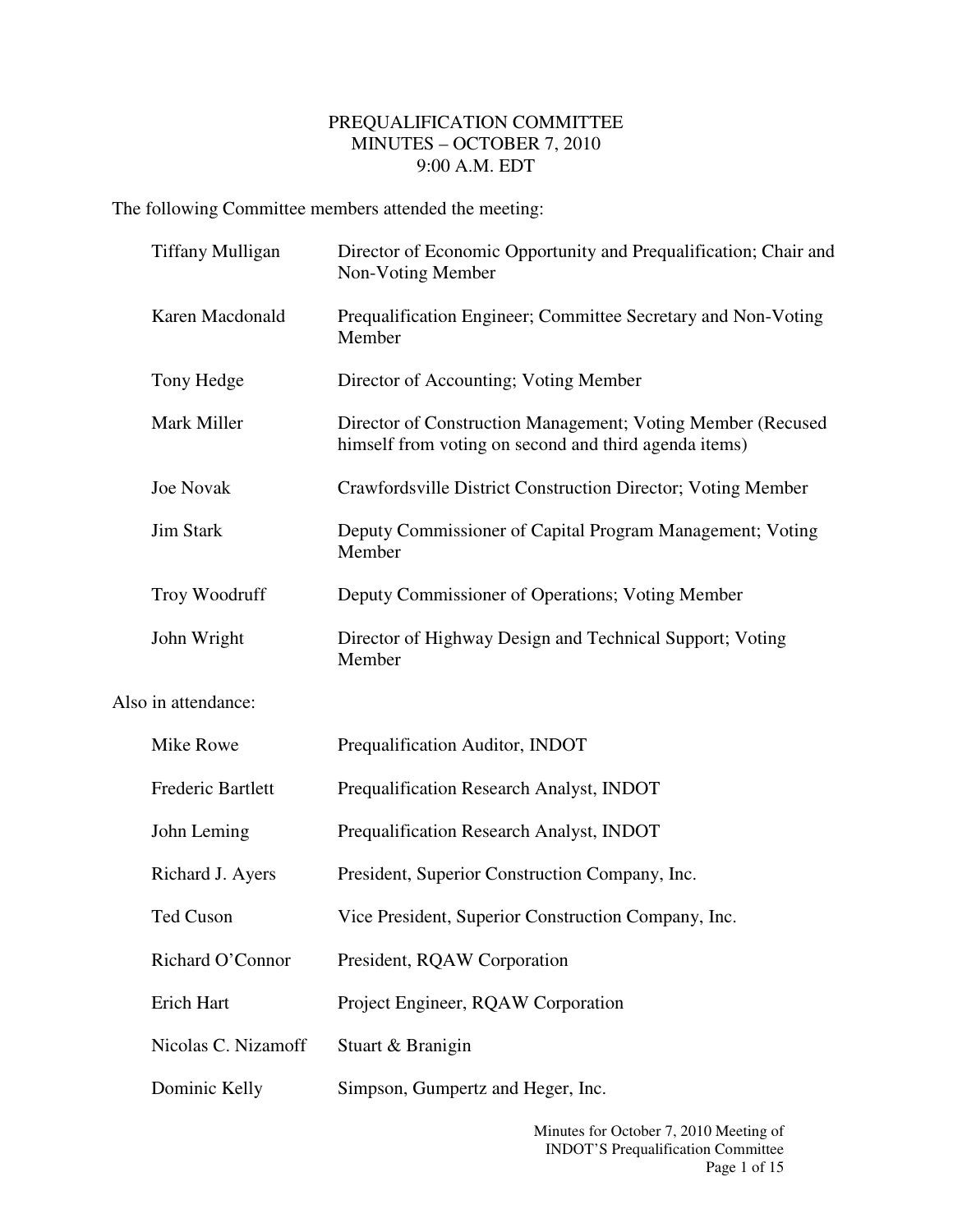| Paul Berebitsky      | Indiana Construction Association (ICA)                                                    |
|----------------------|-------------------------------------------------------------------------------------------|
| Greg Rominger        | American Council of Engineering Companies (ACEC)                                          |
| <b>Marvin Burns</b>  | Janssen and Spaans Engineering, Inc.                                                      |
| Joan Widdifield      | <b>Contract Administration, INDOT</b>                                                     |
| George Dremonas      | Director of Legal Services, INDOT                                                         |
| Anne Rearick         | Director of Bridge Design, INDOT                                                          |
| Dave Holtz           | Deputy Commissioner of Design, Project Management, and<br><b>Technical Support, INDOT</b> |
| Gabe Paul            | Attorney, Legal Division, INDOT                                                           |
| Mark Ahearn          | Chief Legal Counsel, INDOT                                                                |
| Mahmoud Hailat       | Staff Engineer, Bridge Design, INDOT                                                      |
| Will Wingfield       | Public Information Officer, Office of Communications, INDOT                               |
| Jon Seidel           | Post Tribune                                                                              |
| Ben Ciravolo         | Indiana Attorney General's Office                                                         |
| Jennifer Jansen      | Attorney, Legal Division, INDOT                                                           |
| <b>Tommy Nantung</b> | Pavement, Materials, and Construction Research Manager, INDOT                             |
| Kevin Steele         | Burke, Costanza, and Cuppy, LLP                                                           |
| Paul Kelley          | Simpson, Gumpertz and Heger, Inc.                                                         |
| <b>Brad Minnick</b>  | LaPorte District Construction Engineer, INDOT                                             |
| Angie Fegaras        | LaPorte District Communications Director, INDOT                                           |
| Tony Zander          | Concrete Engineer, Office of Materials Management, INDOT                                  |

\*\*\*\*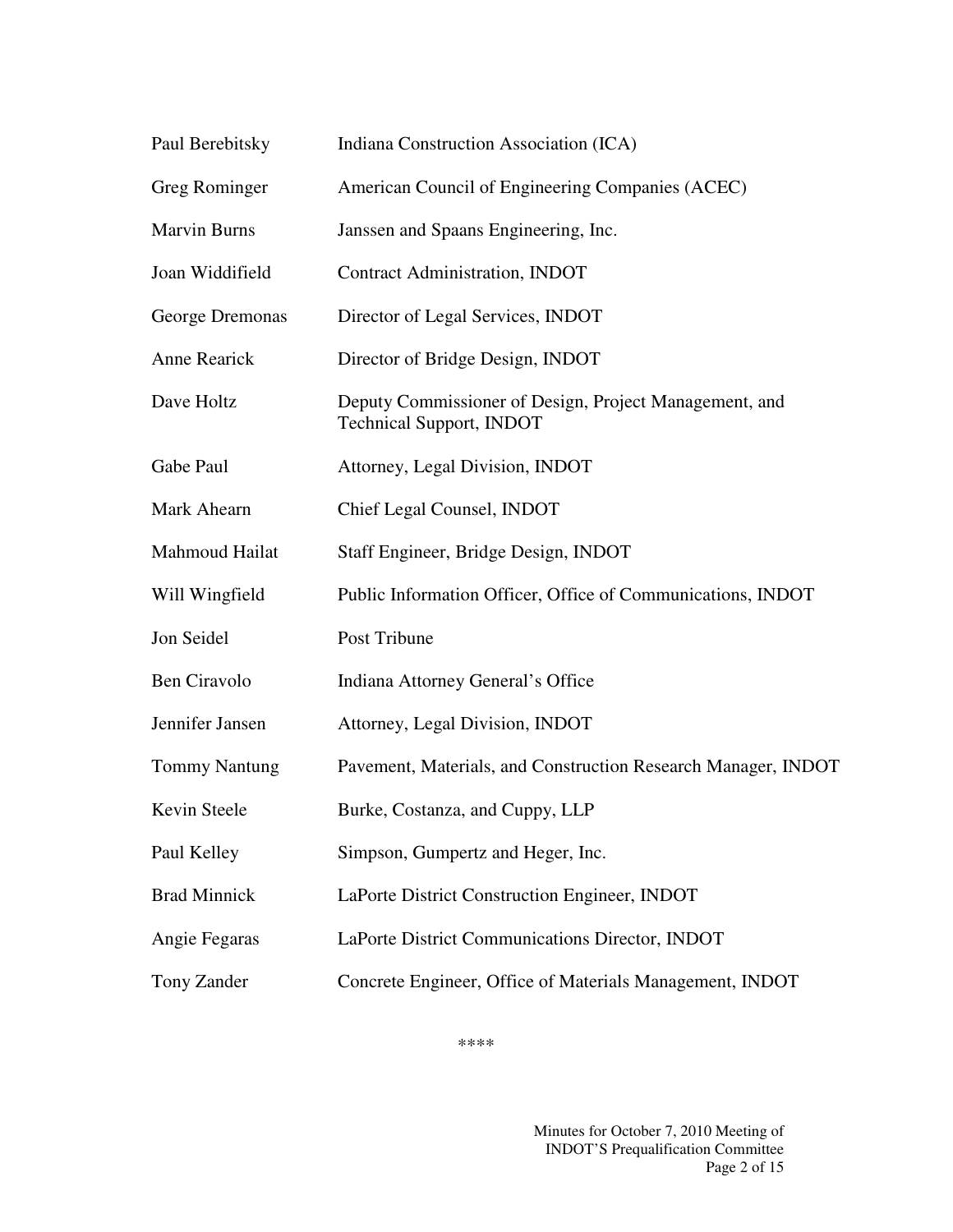The Committee reviewed the following agenda items:

- 1. Adoption of September 2, 2010 meeting minutes
- 2. Superior Construction Co., Inc. (Superior) Follow-up on the issue of cracking and closure of Martin Luther King Jr. bridge over I-80
- 3. RQAW Corporation (RQAW) Follow-up on the issue of cracking and closure of Martin Luther King Jr. bridge over I-80

## PREQUALIFICATION COMMITTEE MEETING OPEN SESSION OCTOBER 7, 2010

 Ms. Mulligan, Committee Chair, called the meeting to order at 9:01 a.m. EDT. All Committee members were present, with the exception of Greg Kicinski. Although Mark Miller attended the meeting, he recused himself from voting on items 2 and 3.

 Ms. Mulligan explained the Committee meeting procedures: a representative from INDOT presents the issue first, the contractor is allowed to respond, then Committee members and the audience may ask questions.

Ms. Mulligan stated the prequalification staff has provided binders with reference materials to Committee members. The binders include Committee rules and procedures. The prequalification staff has provided all of the information included in the binders to Committee members previously, but we are providing it in the binders today as a courtesy. Committee members should bring the binders to future meetings.

1. Adoption of September 2, 2010 Meeting Minutes

 Ms. Mulligan called for consideration of the meeting minutes from the September 2, 2010 meeting. She stated that prior to the meeting she informed representatives of Superior and RQAW that the Committee will consider requests for amendment of the minutes after they are posted to the website.

 Mr. Woodruff moved to adopt the meeting minutes from the September 2, 2010 meeting. Mr. Novak seconded the motion. All members voted in favor. Ms. Mulligan stated the minutes would be posted on the website.

2. Superior Construction Co., Inc. and RQAW Corporation- Cracking and closure of Martin Luther King Jr. bridge over I-80

Ms. Mulligan introduced Mr. George Dremonas, Director of Legal Services at INDOT.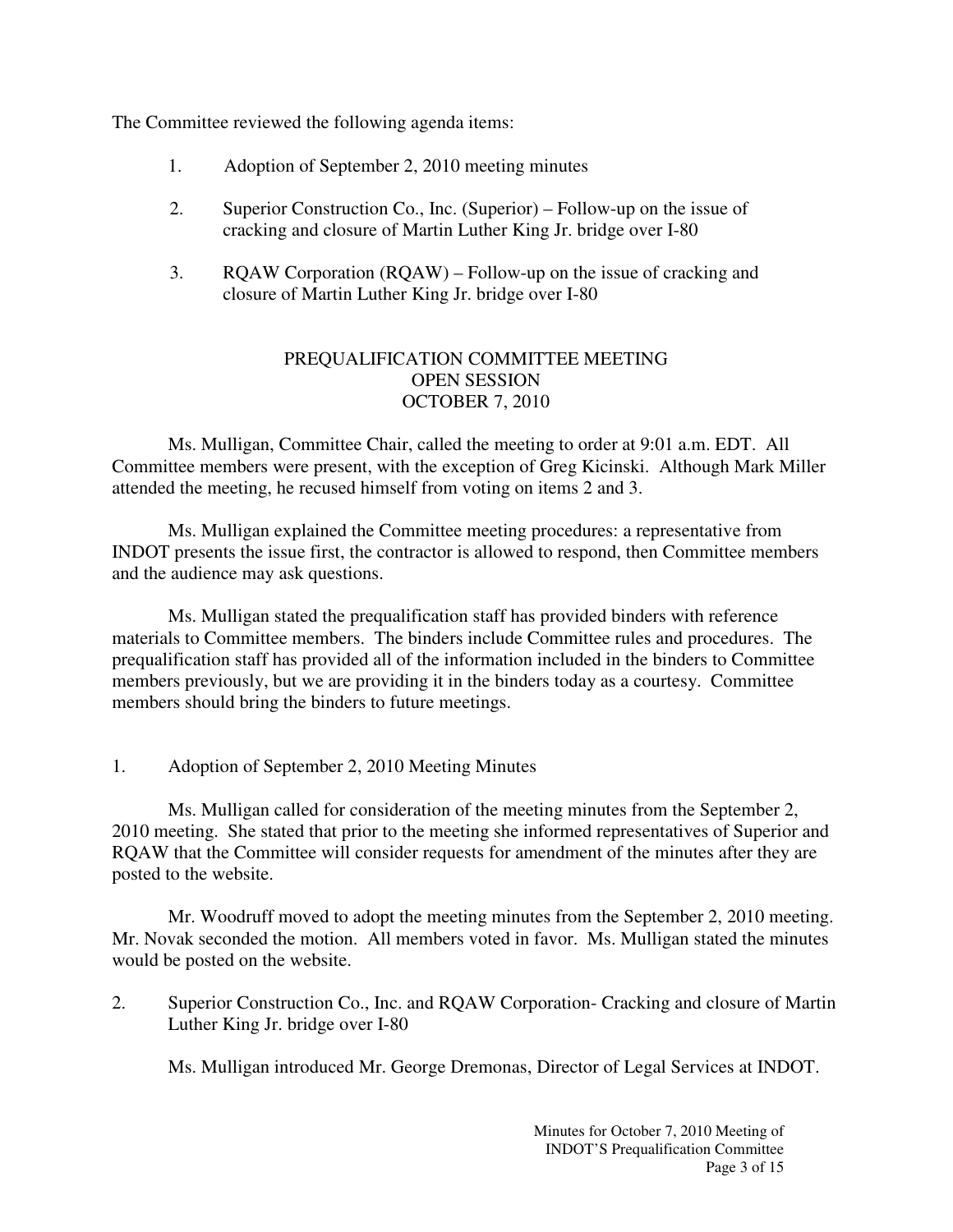Mr. Dremonas stated that Ms. Anne Rearick, Director of Bridges at INDOT, will provide an update. He stated that nothing has changed since the last meeting; there is a latent defect with the bridge. INDOT still believes Superior and RQAW are responsible. He stated Ms. Rearick will amend last month's recommendation for action to either ban Superior and RQAW for one year or require Superior and RQAW redesign and repair or replace the bridge as acceptable to INDOT.

Ms. Rearick provided an update of what has transpired within the last month. There are multiple cracks in the bridge. On September 9, 2010, representatives from INDOT, Superior, RQAW, Janssen and Spaans Engineering, Inc. (JSE), and Prestress Services Industries, LLC (PSI) met to discuss the issue and various options. Representatives from INDOT met again with RQAW and JSE on September 14, 2010 and September 21, 2010. She stated they did not come to a decision on the design. INDOT and a contractor provided by Superior took twenty concrete cores from the long span on September 18, 2010 and twelve cores from the short span on September 19, 2010. INDOT took eleven deck cores. Mr. Tony Zander, INDOT Concrete Engineer, provided a report on September 30, 2010. Purdue University is doing some testing, and Superior and RQAW are covering the cost of the testing.

Ms. Rearick showed a drawing of the deck cracks. She stated that the cracks are Superior and RQAW's responsibility. She revised the recommendation for action made at the September 2, 2010 meeting. The new recommendation for action is to ban Superior and RQAW on future INDOT contracts for one year or require Superior and RQAW redesign and replace or repair the bridge as approved by INDOT. She also mentioned that a quality assurance (QA) plan be developed.

Mr. Nicolas Nizamoff, legal representative for RQAW, stated that he disagrees with the recommendation to ban RQAW and Superior from INDOT work. The issue is still in doubt. Evidence is still coming in and what has come in suggests that the cracking is not as bad as the pictures indicate. The crack widths that were originally reported were ten to twelve times wider than what they are now measuring. The transverse cracks in the deck surface are located at the tine marks. He stated that it is believed the cracks are caused by the pozzolan concrete at the time of placement. They were hairline cracks. Regarding the shear cracks on the exterior beams, Purdue has indicated the cracks are amplified by the coating.

Mr. Nizamoff continued by stating that a determination on the design has not yet been made. The structural analysis is going forward. The numbers are in the works. RQAW and Superior have been providing extensive and thorough cooperation. No one is stonewalling. We are working toward a solution to the problem. We are waiting on the Purdue report. The initial recommendation came from INDOT's impression that Superior and RQAW were not responsive to INDOT's concerns. Superior and RQAW are responsive and concerned about this matter. Mr. O'Connor has been designing bridges for thirty-five years and is a very knowledgeable structural engineer and has not had design problems in the past. He has designed over 100 bridges for INDOT. Superior is also highly regarded by INDOT and has high ratings. They received a five out of five on the evaluation on this structure. We strongly encourage the Committee not to suspend either company's prequalification.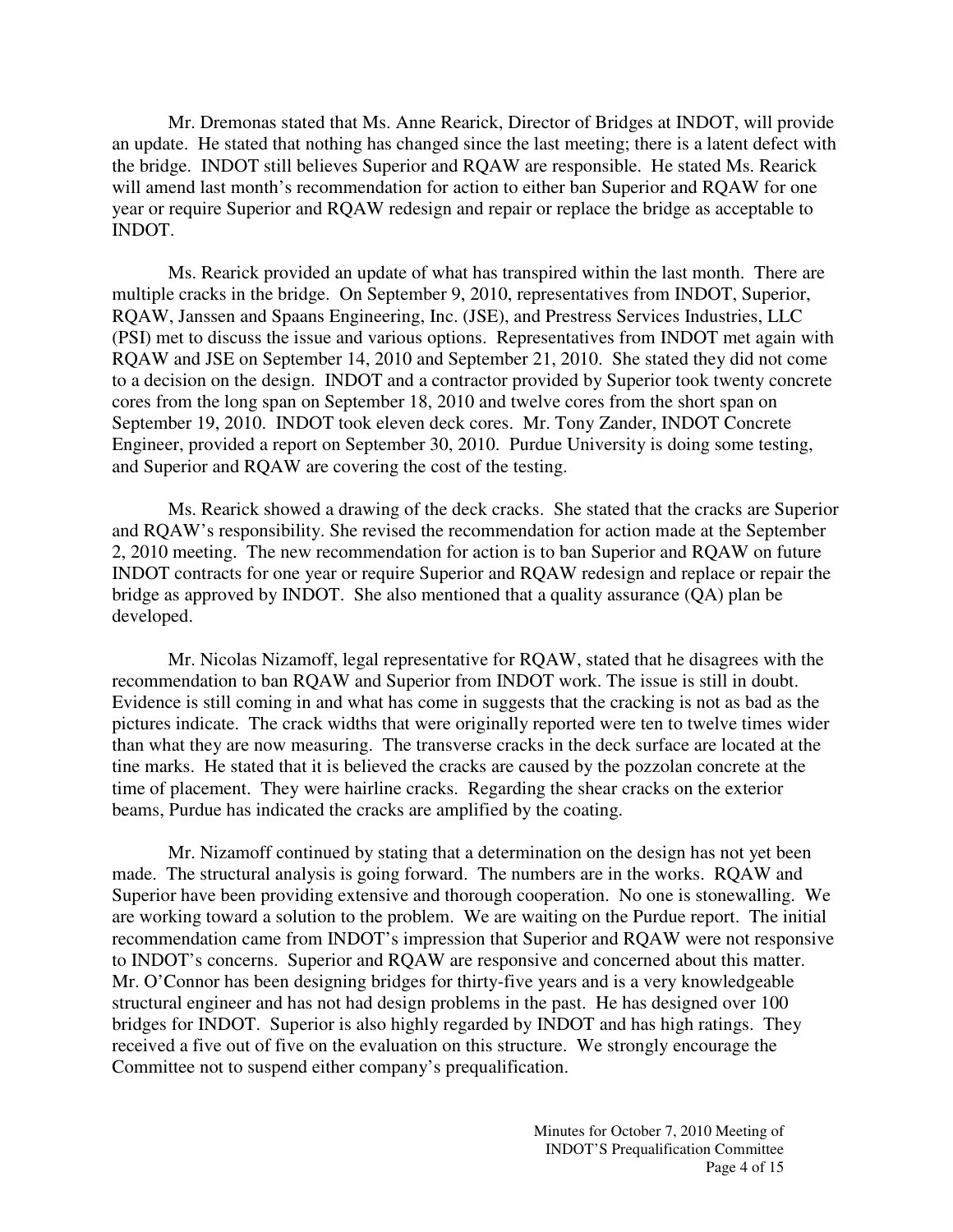Mr. Kevin Steele, legal representative for Superior, stated he would not repeat what Mr. Nizamoff has stated. Superior and RQAW have worked diligently to find out what happened to this bridge. They are waiting for results from the Purdue testing. They hired Mr. Paul Kelley to review the design. Superior has worked with INDOT for a very long time, and they want to work this out. Nothing has been presented that would justify placing Superior or RQAW's prequalification status in jeopardy.

Mr. Paul Kelley stated he works for Simpson, Gumpertz & Heger, Inc. (SGH), which is a structural engineering firm out of Boston, Massachusetts. SGH is a 425 person firm and has been in existence since 1956. He introduced Mr. Dominic Kelly, also from SGH, who worked on the Marion County Library. Mr. Paul Kelley has 31 years of experience and runs the structural section on the east coast. He testifies in court cases. He enjoys getting a project back on course before going to court. SGH gets involved on problem projects to investigate and resolve the problems, like the project in question. SGH was involved with Boston's Big Dig, which had problems with leaking, and NYCT south ferry terminal subway station, which had cracking from various reasons. SGH resolved disputes on who should pay for the repairs. SGH also designed the rehabilitation of Boston's Longfellow Bridge, which is 100 yrs old. There was a lot of deterioration under the bridge. SGH replaced 300 columns on the structure and kept traffic lanes open during construction.

Mr. Kelley stated that temporary supports on the Martin Luther King Jr. (MLK) bridge were necessary during construction due to the span length and head room.

Mr. Kelley referred to slides as he spoke. He stated he has seen diagonal cracking on short spans on several structures. The Missouri Department of Transportation (DOT) released a study on this problem. Out of 8100 bridges, they had 110 that had cracking in the end beams at the interior support. Those beams were made continuous for the live load. Mr. Kelley stated that sidewalk cracks are visible in almost every bridge. The same is true on railing cracks.

Mr. Kelley stated SGH has logged 500-600 hours to find out what happened with the MLK bridge and how to fix it. He stated it is an interesting problem and they are analyzing the structure in different stages to account for the stresses. They are considering the temporary supports and construction sequencing. Some key construction events were casting the girders from April 23, 2004 to May 12, 2004 and stressing the girders from April 24, 2004 to May 13, 2004. The shoring was removed on August 18, 2004. He stated he believes the bridge can function today. The bridge has gone through six and a half years of service.

Mr. Kelley questioned how we got here. Unusual cracking was noticed in a routine inspection. INDOT retained JSE to review the cracking. JSE noted shear cracks in the short girders but not in the long girders. JSE noted diagonal cracks on the short girder at pier #2 and one diagonal crack at the abutment. Mr. Kelley stated that people tend to be concerned about shear cracks because of the type of failure. Shear reinforcing is handled with stirrup bars with the spacing closer together near the support. The concrete goes through volume changes as it cures. Mr. Kelley stated that sidewalk and deck cracks are normal. JSE noted numerous closely spaced transverse cracks 0.04" to 0.06" wide. Mr. Kelley stated the cracking could be structural cracks and could be significant. There are random cracks along with transverse cracks. The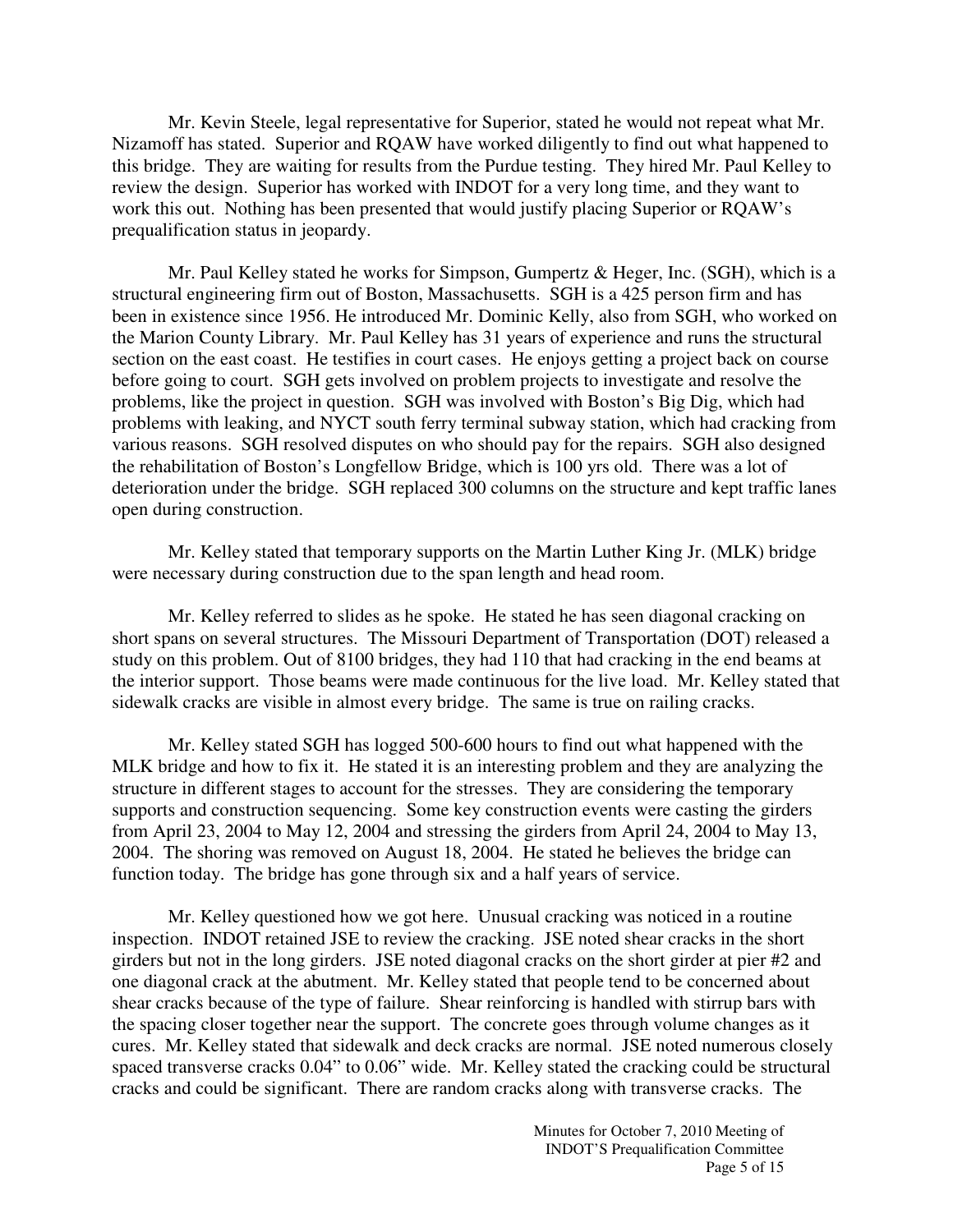longitudinal cracks in the exterior girder may not measure as wide if the coating were removed. JSE postulated that there was a serious enough problem to close the bridge

Mr. Kelley stated that JSE's preliminary calculations indicated shear deficiency approaching thirty percent. JSE checked bending. JSE indicated that cracks should have been a maximum of 0.01" wide. JSE assumed the cracks developed due to structural design problems. JSE recommended closing the bridge, and it is still closed.

Mr. Paul Kelley stated that Mr. Dominic Kelly from SGH has years of experience and credentials, including being a member of the American Concrete Institute (ACI) Code Writing Committee. Dominic has been working to solve this problem along with several others from their office. Mr. Kelley stated that JSE has been very cooperative with SGH to solve this problem.

Mr. Kelley stated that the team has reviewed the design of the bridge. RQAW's original design underestimated the fillet or haunch load between top of the precast girders and the slab, although that was not a big error. RQAW assumed a future three inch overlay. Accounting for temporary supports during construction can be handled with available software. Mr. Kelley stated that any competent structural engineer can account for construction sequencing. SGH thinks JSE overstated the shear deficiency. JSE used calculations from chapter 8 of the American Association of State Highway Transportation Officials (AASHTO) code, instead of chapter 9. Chapter 9 allows for a lower factor of safety due to quality control of precast concrete members. Chapter 8 doesn't account for the shear strength. Mr. Kelley stated the diagonal cracks are mostly a shear problem. The AASHTO equations account for the shear force in the web and the shear force away from the support. The equation is used for simple spans and not continuous spans. AASHTO looks at type 1 cracking, related to flexural cracking, and type 2 cracking, unrelated to flexural cracking. Mr. Kelley stated that everybody has been applying the equation wrong. He stated he is not surprised by the interpretation and hopefully everyone will get on the same page.

Mr. Kelley stated that just because diagonal cracks are visible, does not mean the structure cannot be driven on. Mr. Kelley stated that one lane of traffic with the maximum design truck could be allowed on the bridge. He stated that he would like to perform more calculations before the bridge is opened to more than one lane of traffic.

Mr. Kelley showed slides of type 1 shear cracks at various loads applied to beams. He stated the cracks started as bending cracks. Cracks first occurred at 20 kips of applied load. At 25 kips, a new crack appeared. At 30 kips, another new crack appeared and existing cracks extended. Some cracks were 1.5 times longer than when they originally appeared. 35 kips were applied. Failure occurs when the crack carries through the full depth of the beam. The appearance of cracks does not mean the structure cannot handle the load.

Mr. Kelley showed calculations analyzing the girders. SGH accounted for the concrete strength based on precast beams. The strength of the stirrups and strength of the concrete contribute to the shear strength of the girder. SGH analyzed the girder as two simple spans and again as a continuous span, to account for construction sequencing. Mr. Kelley stated that the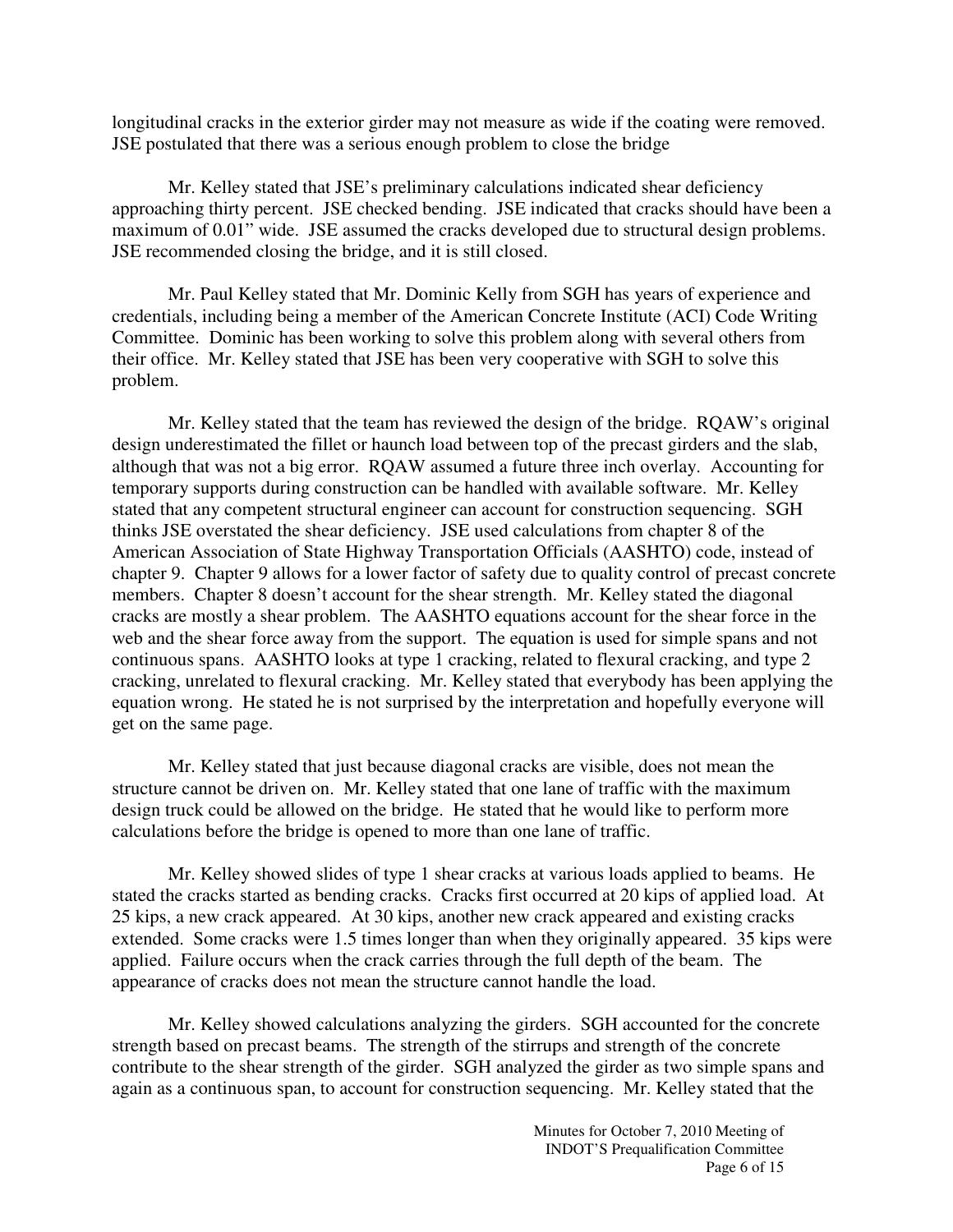shear strength calculated by RQAW was a little lower than that calculated by SGH. He stated that JSE underestimated the shear capacity. He stated they all used different assumptions. He stated that SGH is about one week away from the final results.

Mr. Kelley stated the deck cracks are eight to twelve times narrower than JSE reported. JSE reported the cracks are 0.04" to 0.06" wide. The cracks in the cores are measuring 0.005". Cracks up to 0.003" are considered hairline. He stated the cracks mapped by INDOT are wider than the actual cracks. He was referring to the width of a pencil mark.

Mr. Kelley referred to a September 30, 2010 core report. The report indicated a crack at a stirrup was 0.001". Transverse cracks in the deck occurred at the tine marks in the concrete.

Mr. Kelley stated the Purdue report is not complete yet.

Mr. Kelley stated that INDOT specified the high slump concrete. An adjacent bridge on the project used the same high slump concrete. He stated that it has the same cracks, but maybe not as many.

Mr. Kelley stated that JSE concluded the problem was in the negative moment region. JSE's conclusion was overcapacity due to the crack sizes. Mr. Kelley stated that the cracks are not as wide as originally reported. He showed a picture taken by Mr. O'Connor that showed the appearance of the different crack widths where the coating was removed compared to where it wasn't removed along the same crack. He stated that crack is a surface shear crack. Mr. Kelley stated that there are some longitudinal cracks, but if the coating is removed the cracks are not visible.

Mr. Kelley asked where we go from here. The INDOT/Purdue materials investigation is still pending. He discussed Delayed Ettringite Formation (DEF). DEF first occurred in the 1980's. It did not occur as often in the 1990's due to specifications used by precast fabricators to control steam curing. DEF is a problem associated to steam cured beams cooling too quickly. PCI has procedure guidelines for transporting and fabricating precast members. DEF is a chemical reaction that occurs around 150 to 160 degrees Fahrenheit. Purdue's analysis will provide the microscopic results.

Mr. Kelley stated the rumor is that material problems like DEF and Alkali Silica Reactivity (ASR) are being ruled out. They are waiting on the Purdue report for the microscopic evaluation of the longitudinal cracks in the short and long span girders. Another consideration that should be ruled out is strand slip for the longitudinal crack although that is probably not the issue because cracks would appear in the ends of the beams. Also, if the end supports are behaving as pinned ends instead of free ends, then cracks could appear. This could be caused by the construction method. They should also rule out thermal hydration checking. The effects of potential restraint due to the bridge thermal environment and/or precast relation or shear cracks need to be assessed.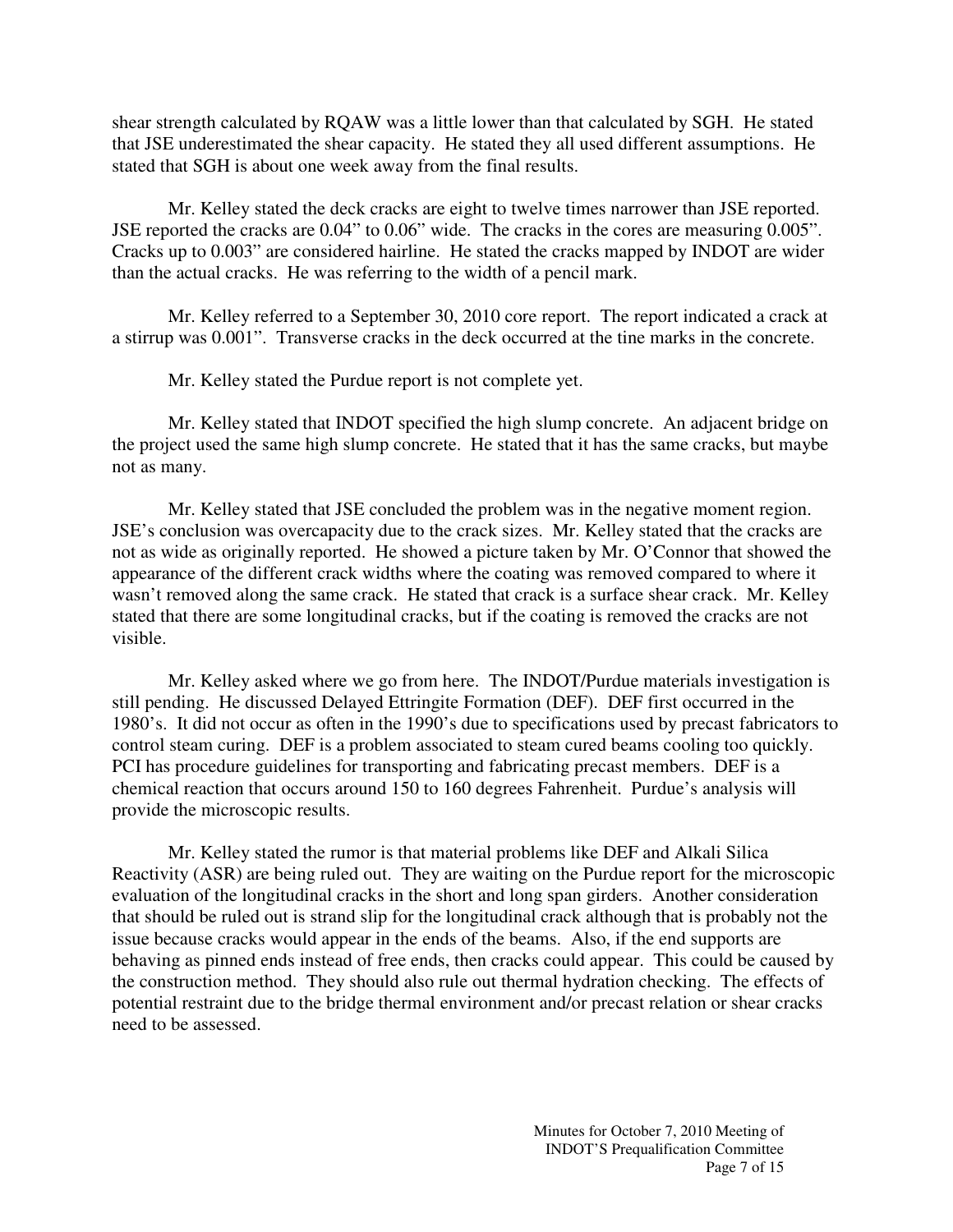Mr. Kelley stated that PCI has looked at horizontal end cracks in web and flanges. He stated he is suspicious of the stresses of the girders. Continuity in the center pier and with temperature changes could cause longitudinal stress and cause cracking.

Mr. Kelley stated the engineers from RQAW; JSE; Wiss, Janney, Elstner Associates, Inc. (WJE); Purdue; INDOT; and SGH need to reach an agreement on analysis criteria and the results and try to reach a consensus to feel comfortable with a remedy. He stated he believes the bridge can be opened to one lane of traffic. He stated they are working on the technical problem first and have not looked at liability yet.

Mr. Kelley talked about repair methods. Shear cracking can be repaired by encasing the beam in concrete. Plating can be attached to the sides of the beams.

Mr. Kelley referenced some National Cooperative Highway Research Program (NCHRP) reports. One discusses methods to replace live load capacity. Report 654 gives guidelines on when a crack should be repaired with epoxy injection. A 0.007" crack may be subjected to deicing salts. All deck steel is epoxy coated.

Mr. Kelley stated that he understands this process, and he doesn't see a clear cut blunder. Superior and RQAW should not be disqualified.

Ms. Mulligan asked if there were any other comments from RQAW or Superior. Hearing none, she asked if we needed to do introductions because we skipped doing so at the start of the meeting.

All agreed to skip introductions.

Ms. Mulligan asked if there were any comments or questions from Committee members or observers.

Mr. Woodruff asked if the presence of the cracks shortens the lifespan of the bridge.

Mr. Kelley replied that he doesn't see a lot of problems with the deck cracks. They can be filled with epoxy injection. The railing cracks can be coated. The diagonal and longitudinal cracks can be coated also. As long as the Purdue report does not show any major cracks, coating and sealing the cracks should be sufficient.

Mr. Woodruff asked if the cracks appearing on a bridge this age is normal.

Mr. Kelley stated the cracking is not a problem as long as they are manageable. He stated he is not surprised by cracks in a bridge this age. He referred to a study which was done to address hairline cracks. He stated that he wants to wait for the results from the Purdue report regarding the diagonal and longitudinal cracking. He stated that bending stresses have a well known, predicted outcome. Shear stresses are not as predicable. Equations for shear stress have been developed from testing various situations. AASHTO allows 80 percent of the load to be carried by the concrete and 20 percent to be carried by the stirrup reinforcing. The steel strength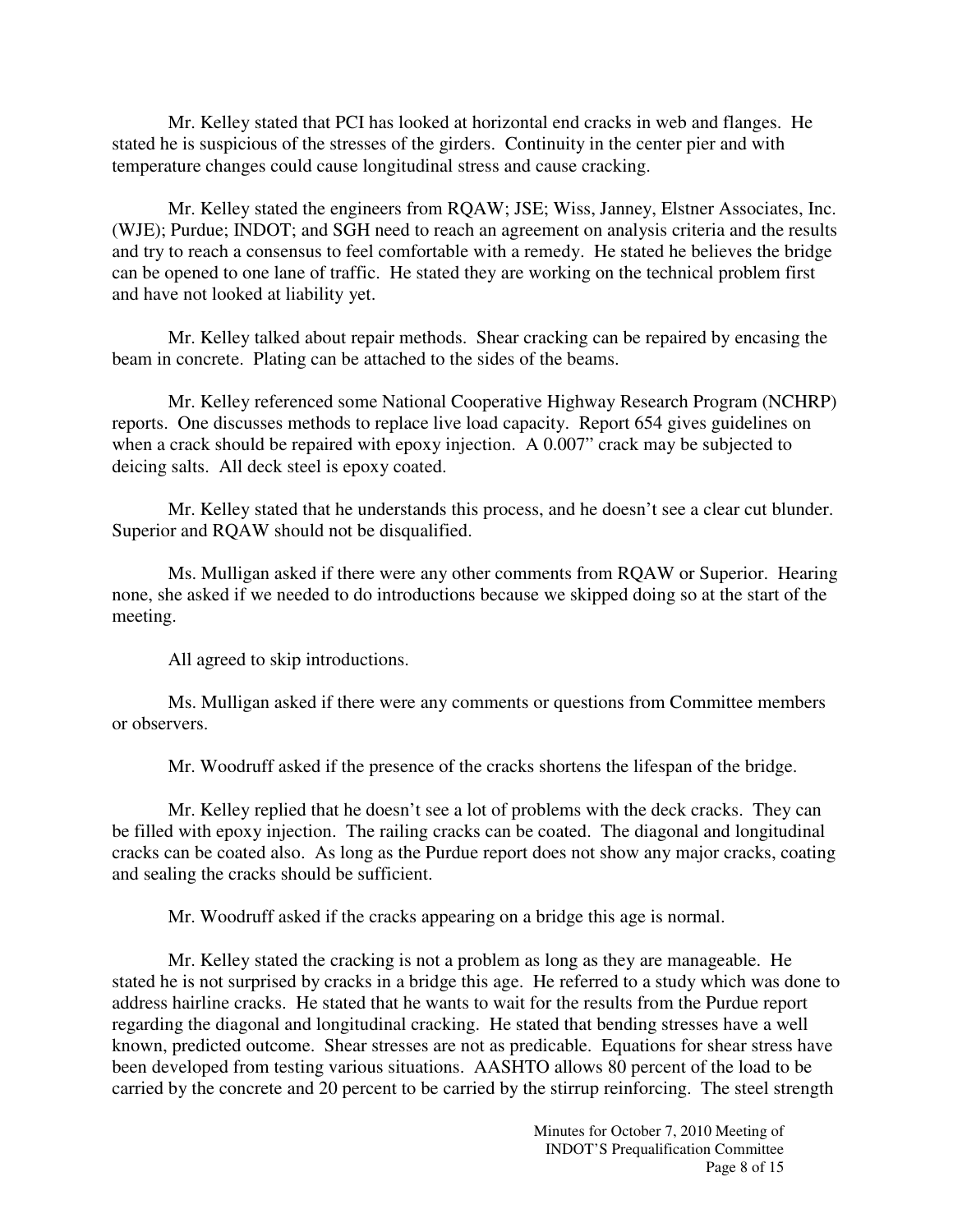does not come into play until the concrete cracks. Ideally we don't want the concrete member to crack, but it is unavoidable. Mr. Kelley stated additional reinforcing in a long span girder can be provided by draped tendons. He stated if you want to avoid cracking, then more reinforcing is needed.

Mr. Woodruff asked if the cracks occurred because of the design and/or construction.

Mr. Kelley stated that the Missouri DOT has cracking on eleven percent of their bridges. He wants to hold off on all my recommendations because our analysis is not complete. He stated he wants to see Purdue's report.

Mr. Woodruff asked Mr. Kelley if he would be willing to recommend the bridge be opened to one lane of traffic each way and to put the recommendation in writing on your company's letterhead.

Representatives from RQAW and Superior stated they would be willing to make the recommendation.

Mr. Nizamoff stated that the recommendation to open the bridge should be based on the completed analysis and after Purdue's report is issued. We need to determine if there is a material defect.

Mr. Woodruff stated that the bridge has been closed since May. The Committee wants to know if SGH, RQAW, and/or Superior are willing to put their companies' reputations on the line.

Mr. Nizamoff stated the report from Purdue should provide some answers.

Mr. Dremonas asked if the Purdue report is due tomorrow.

Ms. Rearick stated the preliminary report is due tomorrow. The final report will take another month. Based on the cores taken, it looks like DEF is not the problem. Ms. Rearick stated her group has done calculations in-house and JSE and Professor Frosch has reviewed the results. She stated that they still estimate the shear is 30 percent under capacity. She is still not comfortable opening the bridge.

Mr. O'Connor stated that all the engineers involved in this project should get together to share assumptions, calculations, and to analyze the data.

Mr. Nizamoff advised that all parties work together and share data.

Mr. Kelley stated that he volunteers Dominic Kelly to come meet with the group.

Mr. O'Connor stated that RQAW is available to meet.

Ms. Mulligan asked who hired SGH and when.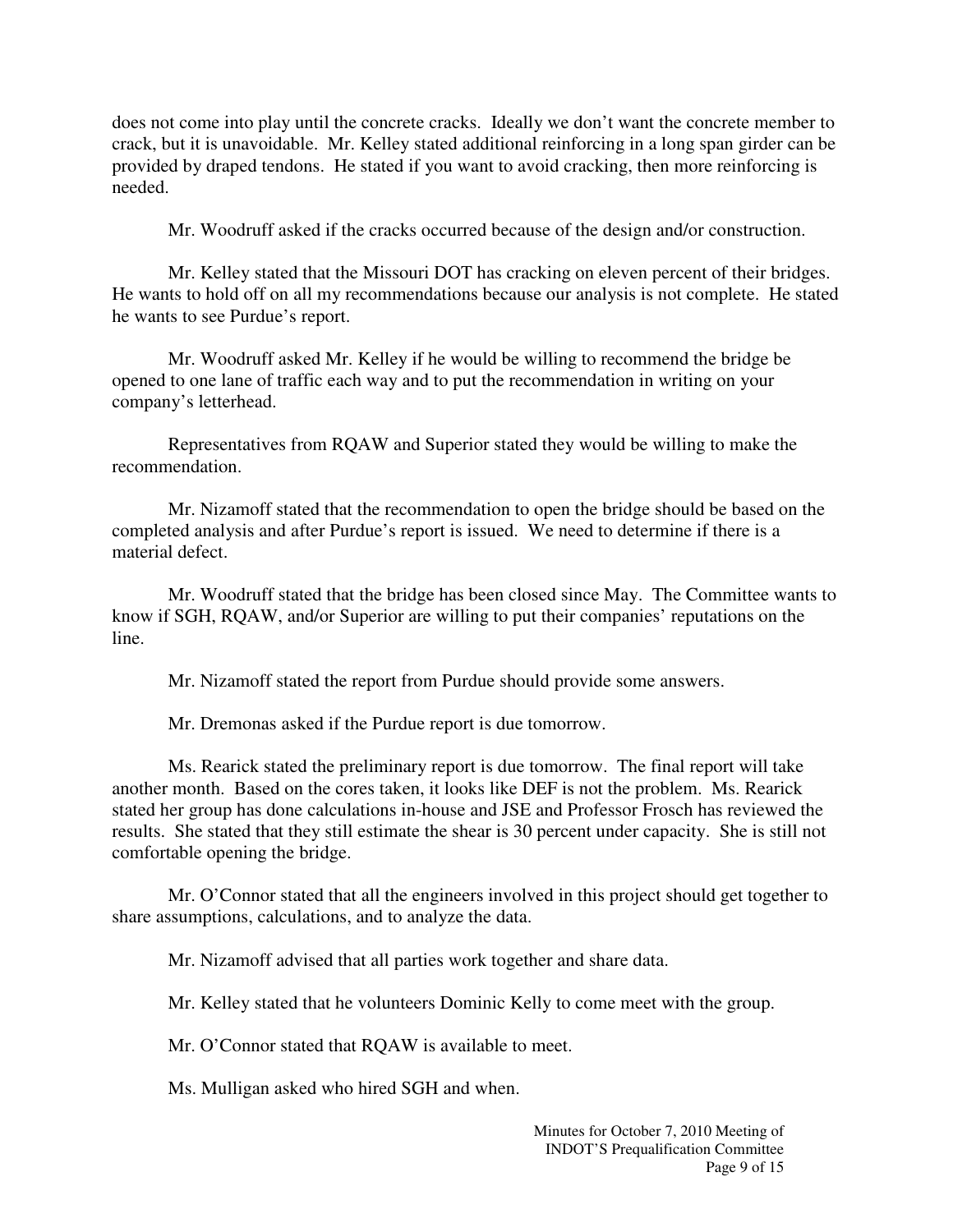Mr. Kelley replied that Superior hired SGH three and a half weeks ago. SGH was recommended to Superior by Travelers Insurance.

Ms. Mulligan stated that INDOT's concern is that the bridge has been closed since May. It took two Prequalification Committee meetings to get to this point.

Mr. Stark asked if the bridge is structurally safe.

Ms. Rearick replied that they are still not sure.

Mr. Stark asked if we could get a timeline.

Ms. Rearick stated they may be able to determine if the bridge can be opened in another week.

Mr. Kelley stated that SGH is willing to meet at anytime with INDOT. He stated they should be able to come to a conclusion in a month.

Mr. Nizamoff asked if he could address Ms. Mulligan's comments about the fact that the bridge has been closed since May. JSE finished their investigation in June. The report was not provided to Superior and RQAW until July. Superior and RQAW didn't have access to the bridge. No one was dragging their feet. There was some disagreement in the approach, but all have pitched in to work on this problem and to arrive at a responsible conclusion.

Mr. Dremonas stated there was a concern on communication with RQAW, and it appeared that Superior and RQAW did not want to take responsibility.

Mr. Nizamoff stated he understands, but we are analyzing the data and engaging in dialogue. This was a much more complex problem than anticipated.

Ms. Mulligan asked if there were other questions or comments.

Mr. Nizamoff stated he wants to address a motion on the floor to suspend RQAW and Superior.

Ms. Mulligan stated that no motion has been made; however, a recommendation was made by Ms. Rearick and Mr. Dremonas. Ms. Mulligan directed the Committee members to the INDOT Prequalification Committee Meeting Procedures for options. Under Item 2.g.iv, the Committee's options for recommending a change to a company's prequalification status include: 1.) changing classifications or ratings, 2.) suspending a company's prequalification certificate, and 3.) revoking of a company's prequalification certificate. The Committee can always ask for additional information or ask them to come back at another time.

Mr. Woodruff asked if we are within one month of having an answer. He also asked the following three questions: 1.) Can we reopen the bridge? 2.) Can the bridge be repaired and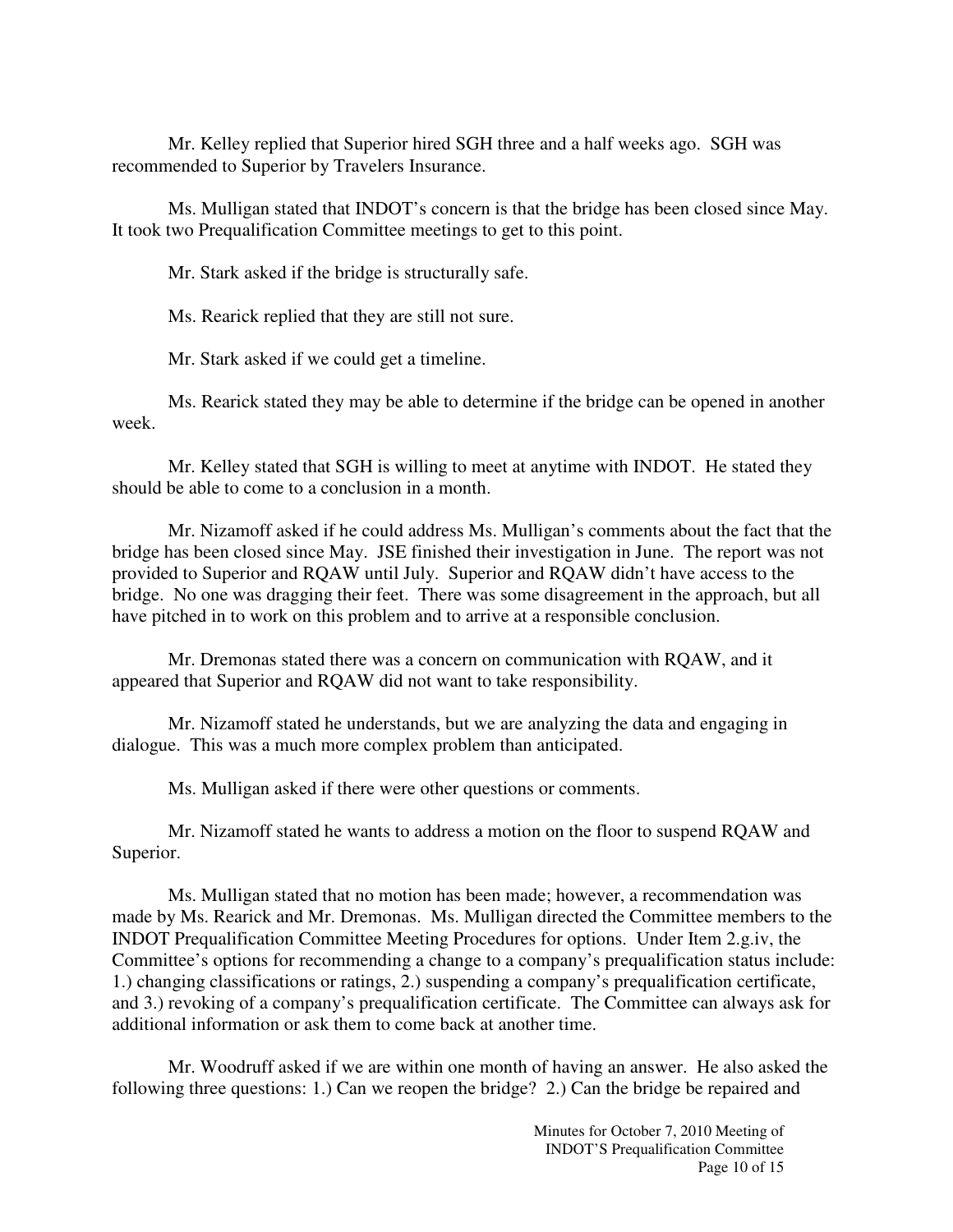what is the cost? and 3.) Who will repair and pay for the bridge? He stated those are the three key questions. He stated that it sounds like SGH and RQAW are willing to state on their company letterheads that the bridge can be opened to traffic. It also sounds like we are within a month of a solution. He asked if Superior as the prime contractor is willing to make repairs and pay for it. He suggested we hold off on Committee action until December.

Mr. Steele stated that he agrees with Mr. Woodruff as far as having answers on if and how soon the bridge can be opened to traffic. He stated he cannot advise Superior to agree to cover the cost of the repairs at this point. It depends on the findings from the Purdue report and if Superior is responsible. If the problem has nothing to do with the contractor, then he said he cannot advise his client to fix it.

Mr. Stark stated that as a previous manufacturer of precast concrete he disagrees with Mr. Steele. As the prime contractor, Superior should be responsible. If it is a material issue, then it will fall back on the fabricator. If it is a design issue, it will fall back on the designer.

Mr. Steele stated that he disagrees with Mr. Stark. The fabrication falls under the Uniform Building Code.

Mr. Nizamoff stated that whoever warrants the product is responsible; however, the warranty was probably for only one year and expired a long time ago. We have to determine who was at fault. If there was defect in the product, it could be a sticky liability issue. It is a commercial transaction.

Mr. Woodruff stated that as the owner, INDOT represents the taxpayers. We expect the bridge to last 30 to 40 years and not 6 years. We need to open this bridge, and we should not have to ask the taxpayers to pay again for the bridge.

Mr. Cuson stated that Superior followed the state's requirements, specifications, and design standards. The standards do not require the design to last a specific number of years. Superior will pay for the repairs if it was Superior or RQAW's fault.

Mr. Nizamoff stated that if the concrete was specified by INDOT and it was determined the concrete was the problem, then Superior and RQAW should not be considered at fault. We all want to resolve this amicably and determine the problem and not go to court. It would be unfair to suspend Superior and RQAW at this time.

Mr. Kelley stated he agrees that a suspension would be premature. SGH has been called in to analyze and advise on several cases, including many on a larger scale than this one. We need to separate the technical from the commercial issues and concentrate on the items that matter. Right now the longitudinal cracks are still a mystery. We don't know who's responsible. Once the technical issues have been addressed, then the rest will come into play.

Mr. O'Connor asked what is anticipated from the Purdue report due tomorrow.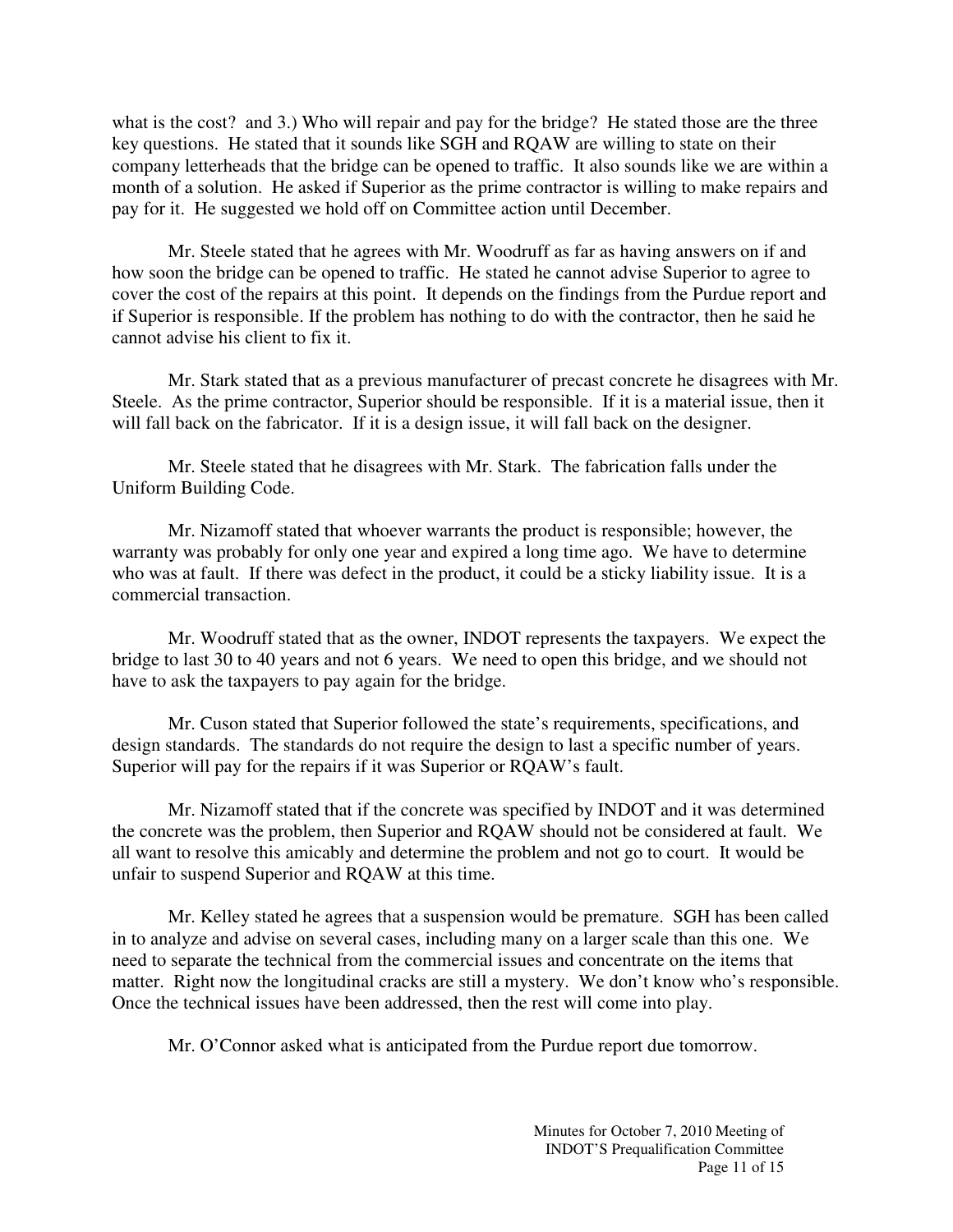Ms. Rearick stated that Professor Frosch will provide the preliminary report and Professor Olek's report is due in a month.

Mr. Nantung; Pavement, Materials, and Construction Research Manager in INDOT's Office of Research and Testing; replied the report is based on the core samples taken from the two spans. The core samples take about five days to prepare and dry.

Mr. O'Connor stated that once the report is available, we should meet and discuss the results. Hopefully the follow-up report will not be too drastically different.

Mr. Kelley stated the material testing will provide the splitting tensile strength and the early indications are that the concrete is stronger than expected.

Ms. Mulligan asked if INDOT staff will be confident with results in one month.

Ms. Rearick replied that she is leery to commit to having the answer in one month. It depends on the discussions and calculations. We need to come to an agreement. It will depend on Purdue's recommendations.

Mr. Nizamoff stated that Mr. Kelley should work with INDOT to review the analysis to get the bridge open as soon as possible.

Mr. Kelley stated that he anticipates we will reach an agreement within one month's time.

Ms. Mulligan asked if there were any other questions.

Mr. Hedge asked if there are any other issues pending on these firms with other contracts. The Committee needs to consider the total impact.

Ms. Mulligan stated that the prequalification history was provided in the packets at the last meeting.

Mark Miller stated there are no pending contracts with Superior, except those from last month. One contract was not awarded to Superior.

Mr. O'Connor stated that INDOT is withholding notice to proceed on one design contract pending this issue.

John Wright stated he is concerned with the public perception of the bridge. People may fear driving over the bridge. If the structural integrity is not compromised, we at least need to make cosmetic repairs.

Mr. Cuson agreed that cosmetic repairs should be warranted.

Ms. Mulligan stated that INDOT will need resolution before the bridge is opened.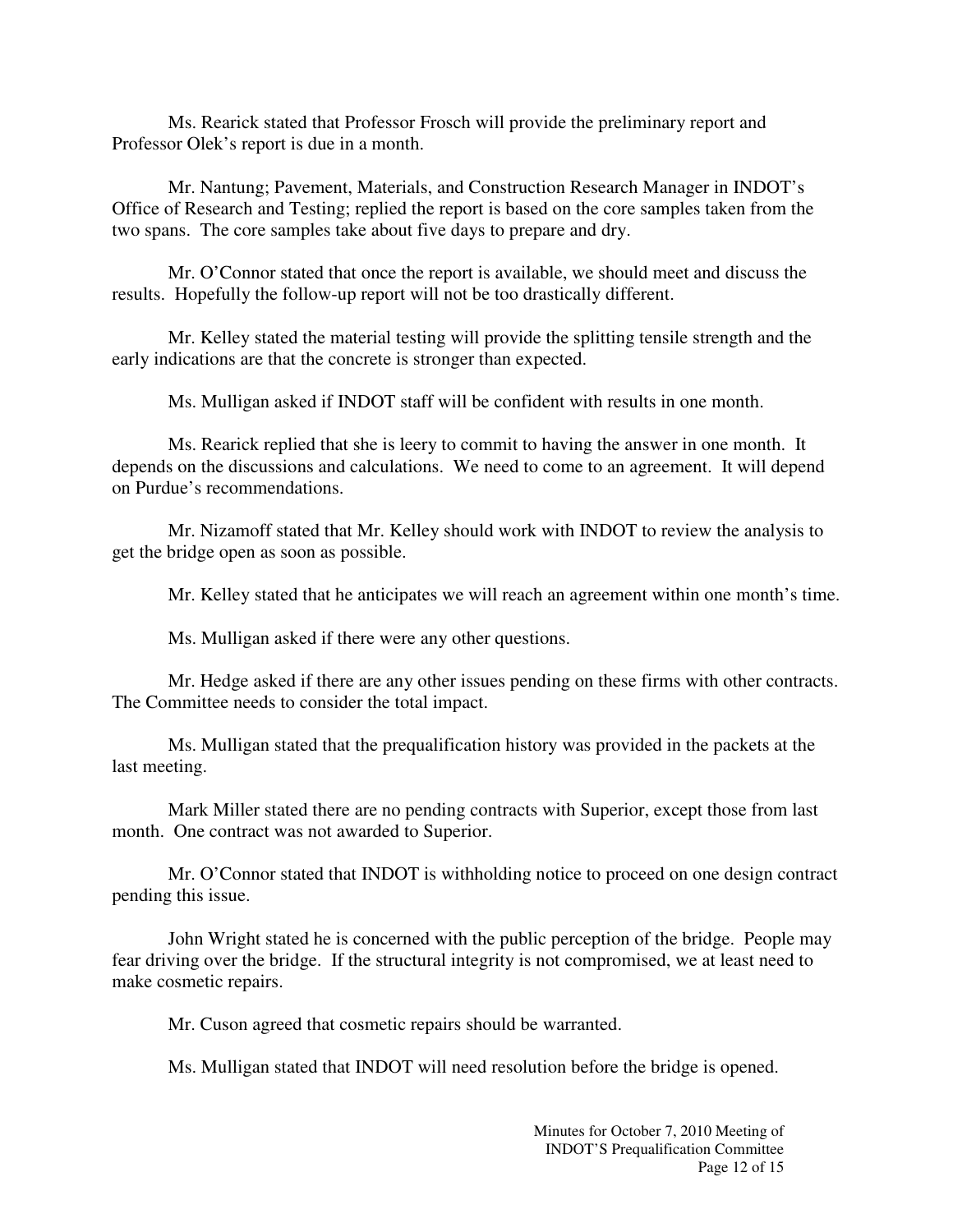Mr. Stark moved to take no action today and to recommend that INDOT, Superior, and RQAW work together to determine the solution. The parties should be called back to the Committee if we continue to have problems resolving this issue.

Mr. Novak stated that this could turn into an indefinite research project. We need the bridge opened to unrestricted traffic. He suggested we not wait on Purdue's report; however, he stated it is good that Purdue is involved. Superior and RQAW have a lot at stake. He stated that he disagrees with Mr. Nizamoff's comments regarding the concrete and INDOT's specifications. Mr. Novak has dealt with construction claims for INDOT over the past 20 years. He stated that Superior should be responsible. If the results show we do not have to do intense work to this bridge, this bridge will still need to be monitored. He stated he is not opposed to the motion on the table; however, he wants a timeline defined to come to resolution.

Ms. Mulligan stated that the motion on the table is that the Committee take no action at this time and Superior and RQAW continue to work with INDOT to resolve the problem with this bridge. She stated that one option could be to call Superior and RQAW back automatically to a future meeting, unless a solution is acceptable to INDOT Bridge Design.

Mr. Woodruff stated that Superior and RQAW were brought to the Committee meeting a month ago and we have seen a considerable amount of change; however, he suggested the Committee suspend their prequalification until December so that they will continue to work with INDOT. We do not want to lose focus in the next couple of months.

Mr. Hedge stated that he is in favor of a suspension.

Mr. Nizamoff asked what if Superior and RQAW are not at fault. There is no basis to show why they should be suspended. They have worked to try to determine the problem and paid for the testing. The Committee should not cut off their livelihood when nothing has been determined regarding fault. They should not be held hostage to agree to pay for the repairs now or later without determining the problem. INDOT may be facing political or economic pressures. This Committee does not exist to extort settlements. It exists to make sure contractors and consultants are doing their job.

Mr. Stark stated he respects Mr. Nizamoff's comments. If Superior and RQAW had stepped up back in June, they would not be in front of the Committee now.

Mr. Nizamoff stated that RQAW has offered to redesign the bridge and has had repeated conversations with Ms. Rearick's staff to correct this problem. Mr. O'Connor sent a report to Ms. Rearick in mid-July.

Mr. Steele stated that he appreciates what the Committee is trying to accomplish; however, it might have an opposite action. If Superior and RQAW are suspended, then the focus will shift to an appeal. Superior wants to work with INDOT to determine the problem and the solution. Mr. Steele asked the Committee to think about what they want to achieve. The impact of a two month suspension will not achieve what is wanted.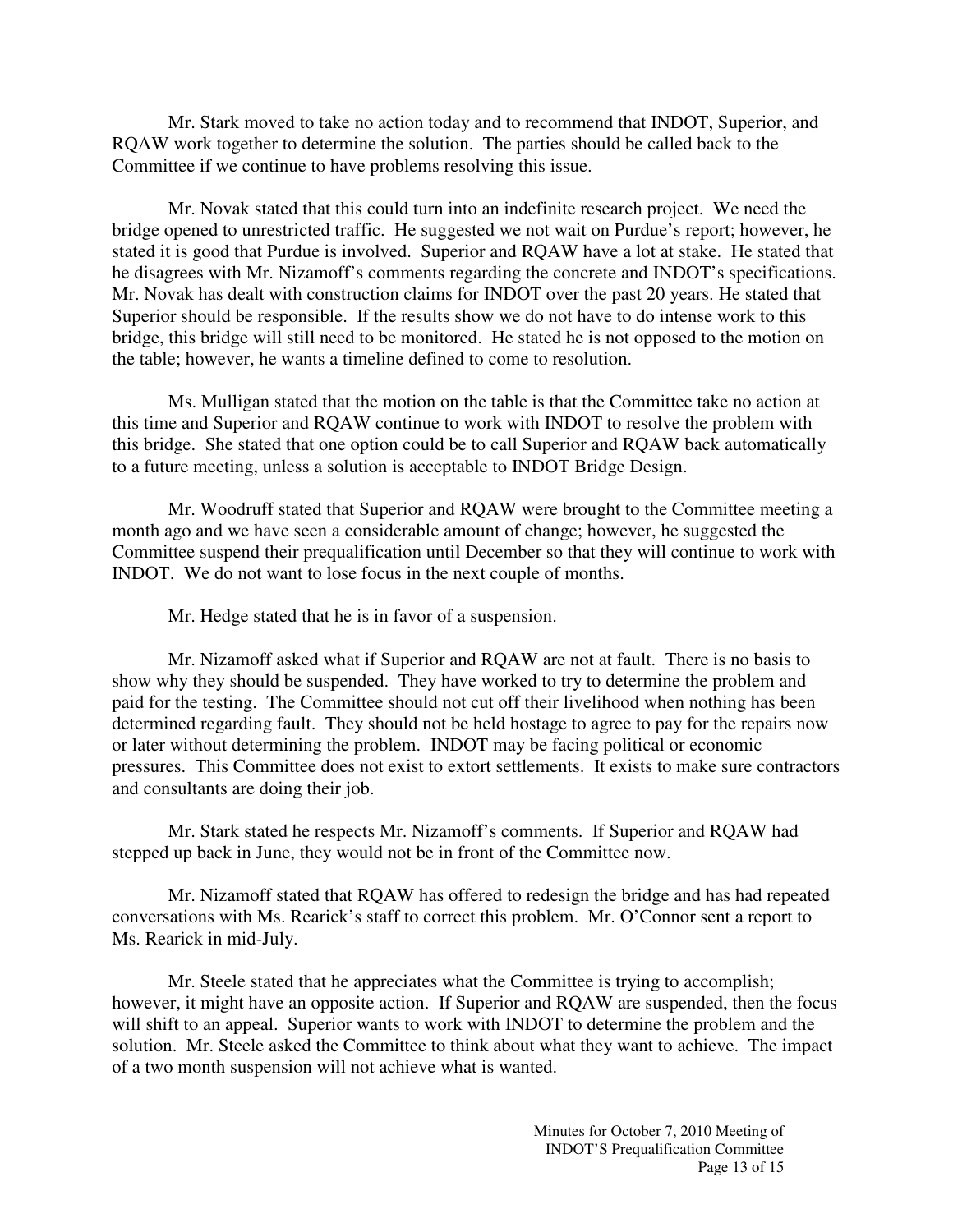Mr. Woodruff stated that the point is this needs to be resolved within the next two months. The Committee has no problem with imposing a suspension. Although there has been good activity on this issue, we have been talking about it too long. If Superior and RQAW are brought back in December, it could be a very quick meeting. Every day we don't have resolution to this issue affects the taxpayers. He stated he is comfortable with Mr. Stark's motion.

Ms. Mulligan suggested that the motion be amended to automatically call RQAW and Superior back to the December meeting and that the meeting be cancelled if we have a report from Ms. Rearick that the issue has been resolved to INDOT's satisfaction. As a non-voting member, Ms. Mulligan posed this suggestion to the Committee.

Mr. Stark stated that he would amend his motion to add that Ms. Rearick send bi-weekly reports to the Committee Chair.

Mr. Stark moved that the Committee take no action at this time affecting Superior and RQAW's prequalification status and they be called back to the December Committee meeting if the issue is not resolved or if they do not continue to work with INDOT on this resolution of the problem. Bi-weekly updates should be submitted by Ms. Rearick to Ms. Mulligan.

Mr. Hedge seconded the motion.

 Mr. Ahearn, INDOT's Chief Legal Counsel, asked if this action was to go to the Commissioner as a recommendation.

 Ms. Mulligan replied yes. She repeated the motion: The Committee recommends to the Commissioner that INDOT not act at this time regarding Superior and RQAW's prequalification status and this issue be brought back to the December Committee meeting, unless Ms. Rearick reports that the issues are resolved. Ms. Rearick will submit bi-weekly reports to Ms. Mulligan to keep her apprised of progress on the issue.

All Committee members voted in favor.

 Mr. Nizamoff asked if Superior and RQAW can submit bi-weekly reports to the Committee.

 Ms. Mulligan replied that the reports should be submitted to Ms. Rearick or Mr. Dremonas. She stated that she is the Committee Chair and legal counsel to the Committee. Mr. Dremonas is legal counsel to Ms. Rearick's team.

 Ms. Mulligan stated that a letter will be sent to both companies outlining the Committee's decision once the Commissioner has reviewed the motion.

 Mr. O'Connor stated that he cannot speak for everyone, but he hopes to meet with INDOT next week to get some resolution. We all want to get this to resolution as soon as possible and RQAW stands ready to get this done.